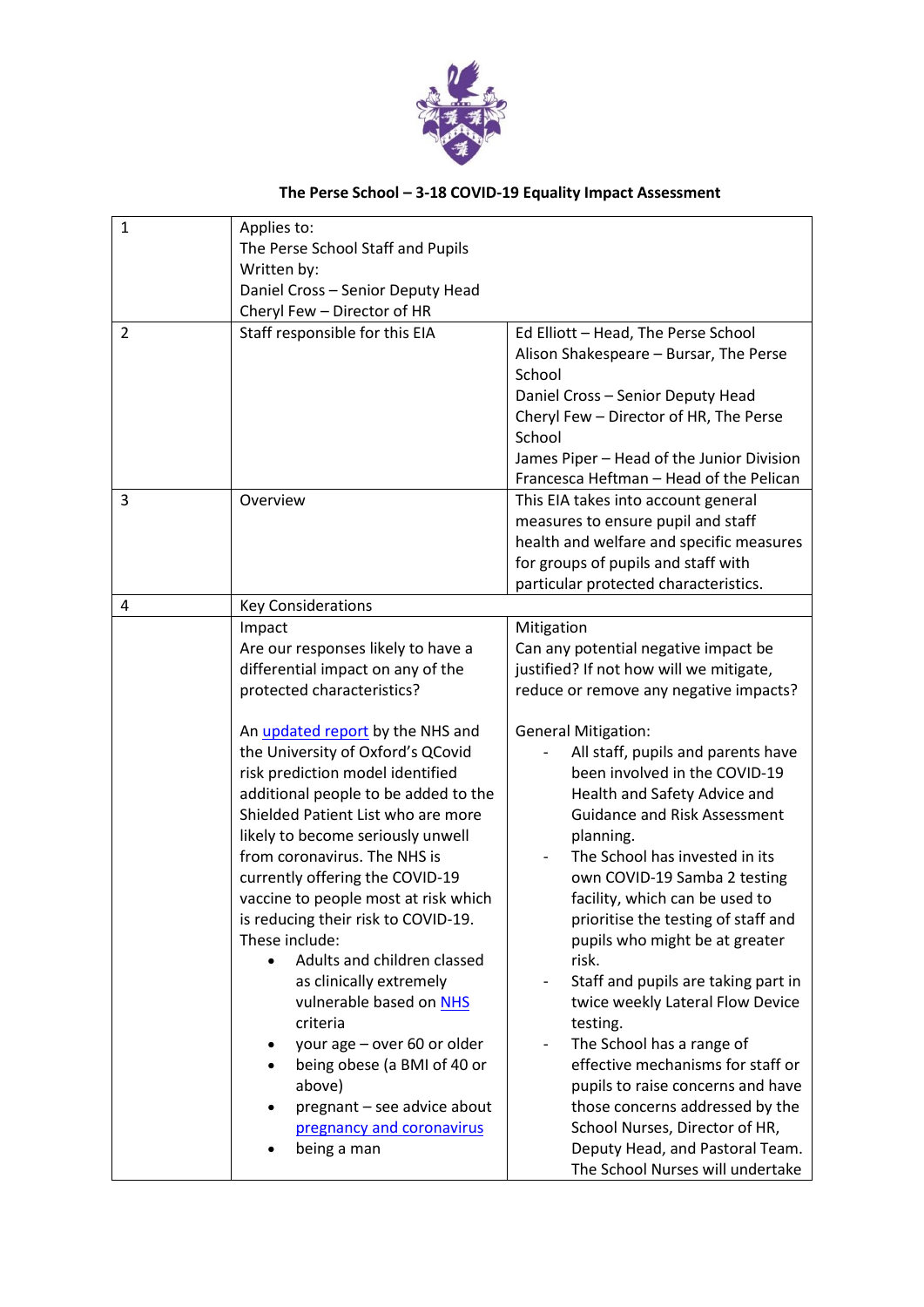|                                       | where in the country you live<br>- the risk is higher in poorer<br>areas<br>being from a Black, Asian or<br>minority ethnic background<br>being born outside of the UK<br>or Ireland<br>living in a care home<br>٠<br>having certain jobs, such as<br>nurse, taxi driver and<br>security guard<br>Some of these factors are included in<br>the Equality Act 2010.                                                                                                                                                                                                                                                                                                                                                                                                                                                                                                     | individual risk assessments for<br>pupils and staff to assess risk and<br>apply mitigation measures.                                                                                                                                                                                                                                                                                                                                                                                                                                                                                                                                                                                                                                                                                                                                                                                                                                                           |
|---------------------------------------|-----------------------------------------------------------------------------------------------------------------------------------------------------------------------------------------------------------------------------------------------------------------------------------------------------------------------------------------------------------------------------------------------------------------------------------------------------------------------------------------------------------------------------------------------------------------------------------------------------------------------------------------------------------------------------------------------------------------------------------------------------------------------------------------------------------------------------------------------------------------------|----------------------------------------------------------------------------------------------------------------------------------------------------------------------------------------------------------------------------------------------------------------------------------------------------------------------------------------------------------------------------------------------------------------------------------------------------------------------------------------------------------------------------------------------------------------------------------------------------------------------------------------------------------------------------------------------------------------------------------------------------------------------------------------------------------------------------------------------------------------------------------------------------------------------------------------------------------------|
| Extremely<br>Clinically<br>Vulnerable | Guidance has been published for<br>everyone in England who has been<br>identified as clinically extremely<br>vulnerable. The NHS is currently<br>offering the COVID-19 vaccine to<br>people most at risk.                                                                                                                                                                                                                                                                                                                                                                                                                                                                                                                                                                                                                                                             | The clinically extremely vulnerable will<br>get priority access to vaccination against<br>COVID-19 before the general population<br>and in line with the priority ordering set<br>by the Joint Committee on Vaccination<br>and Immunisation (JCVI).<br>Pupils: Very few children and young<br>people are at highest risk of severe<br>illness due to the virus.                                                                                                                                                                                                                                                                                                                                                                                                                                                                                                                                                                                                |
| Age                                   | A small number of older staff are<br>1.<br>more likely to develop serious ill<br>health and are more likely to<br>have complex co-morbidities<br>which place them at greater risk<br>of complications if they contract<br>COVID-19, they may need to self-<br>isolate if instructed to do so by<br>their GP or NHS. They may be<br>shielding partners.<br>A fall in the numbers of children<br>2.<br>and young people accessing<br>front line health services,<br>including GPs and acute or<br>emergency care, has meant that<br>these services are not seeing<br>children who are at risk or who<br>are already subject of<br>safeguarding arrangements. This<br>will lead to children at risk not<br>being identified and remaining in<br>unsafe situations without<br>intervention.<br>Reduced visibility of children at<br>3.<br>risk or subject to safeguarding | The NHS is currently offering the COVID-<br>19 vaccine to people most at risk and<br>offering vaccinations to age groups on a<br>phased rollout.<br>The Flexible Working Policy has been<br>revised to incorporate home working and<br>fast tracking ad-hoc short term requests.<br>Medical evidence of the need to self-<br>isolate or shield may be required.<br>Director of HR will monitor and report<br>staff attendance during COVID-19 to<br>Head/Bursar. Occupational Health<br>referrals will be available through -<br>Wrightway Health and staff will be<br>offered consultations with senior<br>staff/line managers who can help<br>support staff with concerns and<br>implement any adjustments.<br>Our safeguarding policies have been<br>amended to ensure that staff are diligent<br>in raising concerns and that our pupil<br>support teams (enhanced through the<br>appointment of two new Assistant<br>Heads: welfare and pupil development |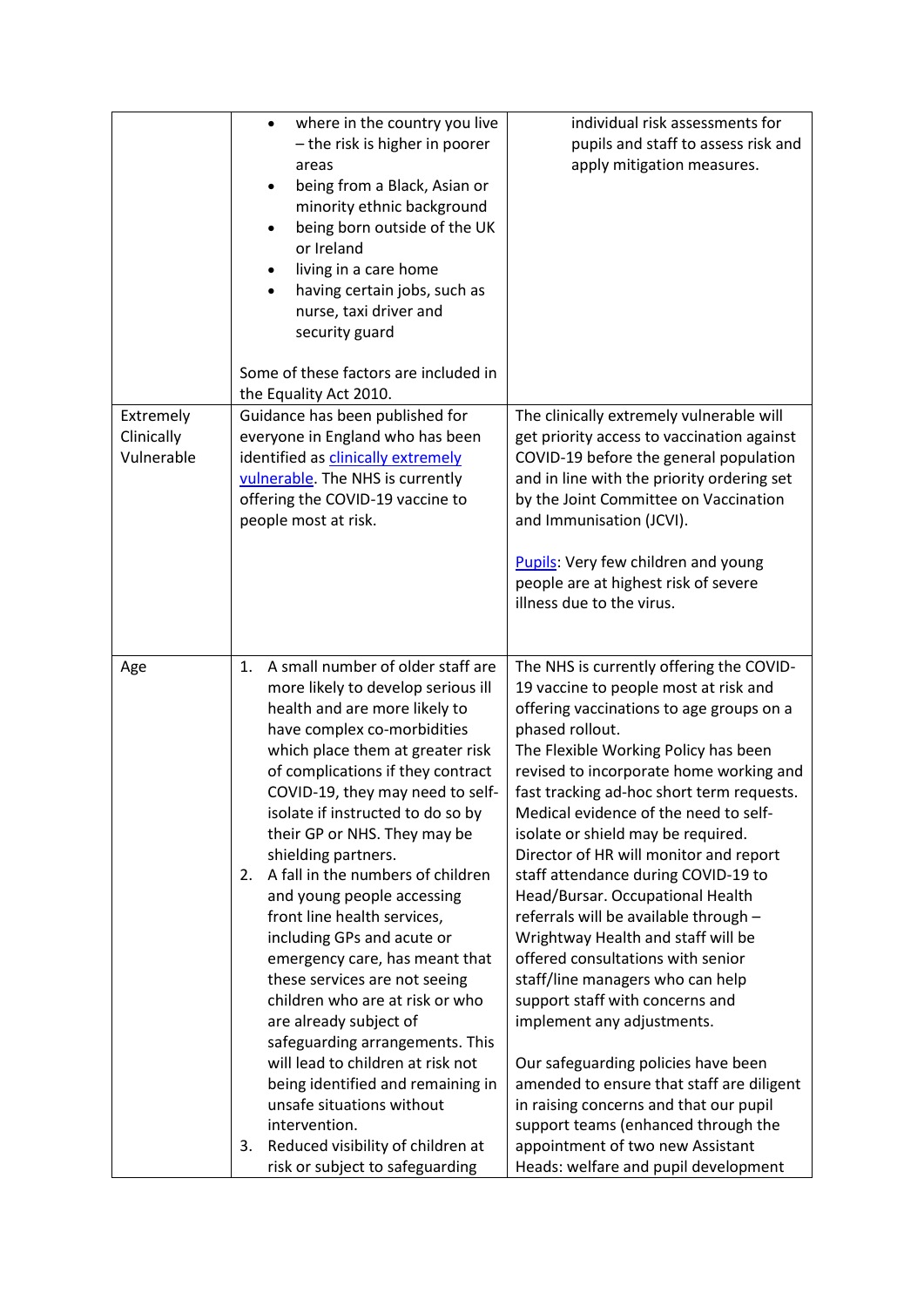|            | (including by health services)           | and Senior Tutor/Chaplain to DDSL) are      |
|------------|------------------------------------------|---------------------------------------------|
|            | due to lockdown and increased            | working with local agencies to support      |
|            | risk of abuse for children not at        | vulnerable children. All Staff received     |
|            | school                                   | updated safeguarding and KCSIE training     |
|            | Decreased referrals to children's<br>4.  | in September.                               |
|            | healthcare and Children and              |                                             |
|            | <b>Adolescent Mental Health</b>          | The enhanced pupil support teams will       |
|            | Services may cause surge in              | work to ensure an increase in post          |
|            | referrals after lockdown and also        | lockdown referrals is managed and pupils    |
|            | create difficulties in transition        | continue to receive support at school as    |
|            | planning for young people                | it may not be available through children    |
|            | 5.<br>There may be risks to the          | services, for example through the School    |
|            | wellbeing and care of children if        | Counsellors.                                |
|            | their parents become unwell due          |                                             |
|            | to COVID-19                              | The School continues to offer support to    |
|            | Specialists in paediatric medicine<br>6. | families through emergency bursary          |
|            | state the latest evidence                | support funding, working with pupils and    |
|            | indicates that the risk of serious       | parents to maintain continuity of           |
|            | illness for most children and            | education during challenging                |
|            | young people is low:                     | circumstances.                              |
|            | Understanding the clinical risk to       |                                             |
|            | young people                             |                                             |
| Obesity    | Being obese or excessively               | An empathetic response to the needs of      |
|            | overweight increases the risk of         | staff and pupils is required. Medical       |
|            | severe illness and death from COVID-     | evidence for the need to self-isolate or    |
|            | 19, a Public Health England (PHE)        | shield may be required. Director of HR      |
|            | report confirms. The current             | and Deputy Head will monitor and report     |
|            | evidence does not suggest that           | staff and pupil attendance. Occupational    |
|            | having excess weight increases           | Health referrals and pupil pastoral         |
|            | people's chances of contracting          | support will be available to discuss any    |
|            | COVID-19. However, the data does         | concerns and implement any                  |
|            | show that obese people are               | adjustments.                                |
|            | significantly more likely to become      |                                             |
|            | seriously ill and be admitted to         |                                             |
|            | intensive care with COVID-19             |                                             |
|            | compared to those with a                 |                                             |
|            | healthy BMI.                             |                                             |
| Disability | Staff and pupils with some long-term     | Leave of absence will be granted for staff  |
|            | conditions (which would be classed       | under usual ill health policies and         |
|            | as a disability under the Equality Act   | statutory duties. HR keeps a confidential   |
|            | 2010) are more likely to develop         | record of staff disabilities so we are well |
|            | serious ill health if they contract      | positioned to support. Occupational         |
|            | COVID-19 - pupils may therefore          | Health can be called upon to provide        |
|            | also miss longer periods of              | advice on work activities and equipment     |
|            | education.                               | needed to mitigate against disadvantage     |
|            | Staff and pupils with long term          | due to a disability. School's generous      |
|            | conditions may have their access to      | absence and pay policy means that those     |
|            | regular and specialist services and      | unable to work due to a disability          |
|            | support reduced when resources           | continue to be paid in line with that       |
|            | (staff, facilities, specialist equipment | policy. Pupils will also be granted leave   |
|            | and centres) are used to respond to      | of absence and be coded so in               |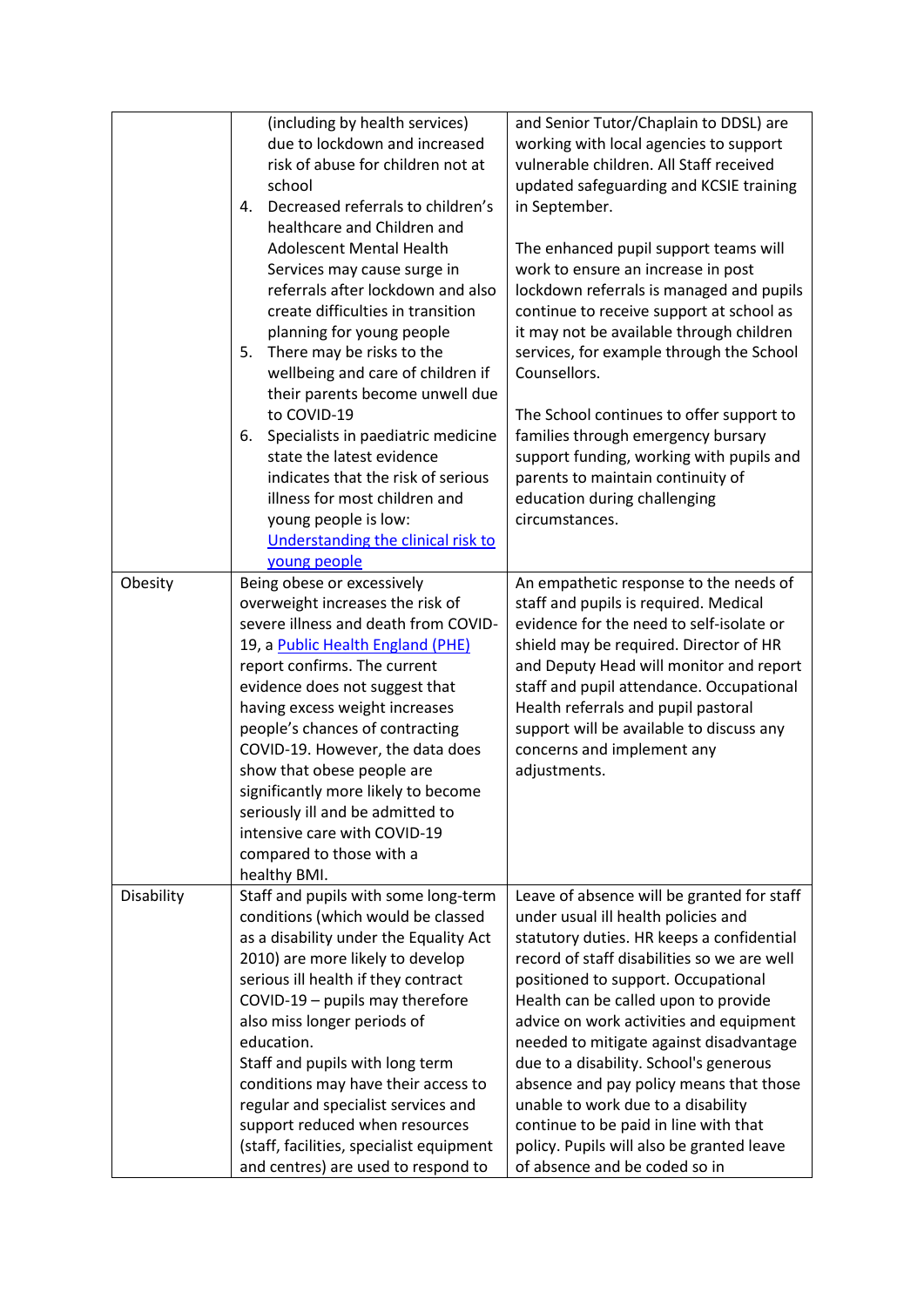|        | COVID-19). This might impact their<br>ability to attend school further.<br>Social distancing measures will need<br>to consider access and resource<br>arrangements already covered in the<br>School.                                                                                                                                                                                                                                                                                                                                                                                                                                                                                                                                                                                                                                                                                                                                                                                                                                                                                                                                                                                                                                                                                                         | attendance registers. Staff with pastoral<br>responsibility for these pupils will<br>maintain contact with the family and<br>provide work as appropriate. Access<br>arrangements for all staff and pupils with<br>disabilities will be reviewed and applied<br>to temporary arrangements under the<br>wider reopening of schools. All EHC Plans<br>will be reviewed by the Head of Learning<br>Support, Holly Singleton who will ensure<br>remote and on-site learning can be<br>accessed.                                                                                                                                                                                                                                                                                                                                                                                                                                                                                                                              |
|--------|--------------------------------------------------------------------------------------------------------------------------------------------------------------------------------------------------------------------------------------------------------------------------------------------------------------------------------------------------------------------------------------------------------------------------------------------------------------------------------------------------------------------------------------------------------------------------------------------------------------------------------------------------------------------------------------------------------------------------------------------------------------------------------------------------------------------------------------------------------------------------------------------------------------------------------------------------------------------------------------------------------------------------------------------------------------------------------------------------------------------------------------------------------------------------------------------------------------------------------------------------------------------------------------------------------------|-------------------------------------------------------------------------------------------------------------------------------------------------------------------------------------------------------------------------------------------------------------------------------------------------------------------------------------------------------------------------------------------------------------------------------------------------------------------------------------------------------------------------------------------------------------------------------------------------------------------------------------------------------------------------------------------------------------------------------------------------------------------------------------------------------------------------------------------------------------------------------------------------------------------------------------------------------------------------------------------------------------------------|
| Race   | PHE Evidence suggests that 'COVID-<br>19 may have a disproportionate<br>impact on people from Black, Asian<br>and minority ethnic (BAME) groups.<br>Some evidence also suggests the risk<br>of death from COVID-19 is higher<br>among people of BAME groups and<br>an ONS analysis showed that, when<br>taking age into account, Black males<br>were 4.2 times more likely to die<br>from a COVID-19-related death than<br>White males. The risk was also<br>increased for people of Bangladeshi<br>and Pakistani, Indian and Mixed<br>ethnic groups. However, an analysis<br>of over 10,000 patients with COVID-<br>19 admitted to intensive care in UK<br>hospitals suggests that, once age,<br>sex, obesity and comorbidities are<br>taken into account, there is no<br>difference in the likelihood of being<br>admitted to intensive care or of<br>dying between ethnic groups. The<br>relationship between ethnicity and<br>health is complex and likely to be the<br>result of a combination of factors.<br>Firstly, people of BAME communities<br>are likely to be at increased risk of<br>acquiring the infection. This is<br>because BAME people are more<br>likely to live in urban areas, in<br>overcrowded households, in<br>deprived areas, and have jobs that<br>expose them to higher risk'. | The School has a range of effective<br>mechanisms for staff or pupils to raise<br>concerns and have those concerns<br>addressed by the School Nurses, Director<br>of HR, Deputy Head, and Pastoral Team.<br>The School Nurses will undertake<br>individual risk assessments for pupils and<br>staff to assess risk and apply mitigation<br>measures.<br>Specialists in paediatric medicine state<br>the latest evidence indicates that the risk<br>of serious illness for most children and<br>young people is low:<br>Understanding the clinical risk to young<br>people<br>Disparities in the risk and outcomes of<br>COVID-19<br>Whilst the risk to BAME children is<br>similar to non-BAME children there is<br>potentially an additional risk from<br>children coming back to the home, and<br>bringing COVID-19 with them. Individual<br>risk assessments will be carried out<br>where requested to help pupils<br>understand the measures they can take<br>to minimise risk being brought back into<br>the home. |
| Gender | Male sex and increasing age are                                                                                                                                                                                                                                                                                                                                                                                                                                                                                                                                                                                                                                                                                                                                                                                                                                                                                                                                                                                                                                                                                                                                                                                                                                                                              | An empathetic response to the needs of                                                                                                                                                                                                                                                                                                                                                                                                                                                                                                                                                                                                                                                                                                                                                                                                                                                                                                                                                                                  |
|        | known factors associated with<br>COVID-19-related mortality. COVID-<br>19-related mortality rates reported<br>by ONS also increase across age                                                                                                                                                                                                                                                                                                                                                                                                                                                                                                                                                                                                                                                                                                                                                                                                                                                                                                                                                                                                                                                                                                                                                                | staff is required with arrangements for<br>them to work from home being in place<br>if possible (support staff).                                                                                                                                                                                                                                                                                                                                                                                                                                                                                                                                                                                                                                                                                                                                                                                                                                                                                                        |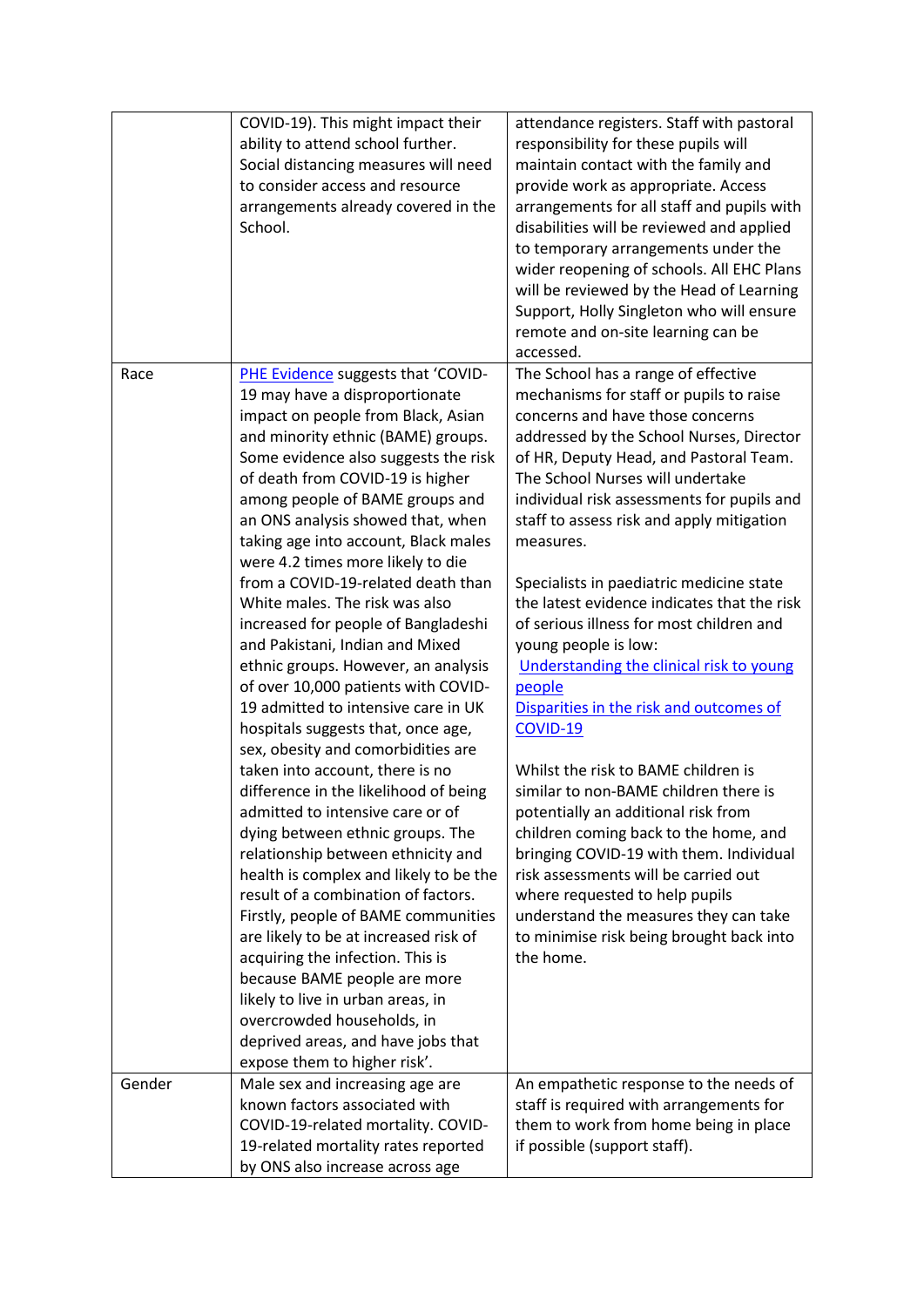|                        | groups. For males the increase is<br>significant from 35 to 39 years and<br>above, and for females from 40 to 44<br>years and above.<br>Disparities in the risk and outcomes<br>of COVID-19.<br>Significant increases in domestic<br>violence during lockdown<br>disproportionately impacts women<br>and will increase their need to access | Director of HR will monitor and report<br>staff attendance during COVID-19 to<br>Head/Bursar. Occupational Health<br>referrals will be available through -<br>Wrightway Health and staff will be<br>offered consultations with senior<br>staff/line managers who can help<br>support staff with concerns and<br>implement any adjustments.<br>The School Nurses will undertake                                                           |
|------------------------|---------------------------------------------------------------------------------------------------------------------------------------------------------------------------------------------------------------------------------------------------------------------------------------------------------------------------------------------|------------------------------------------------------------------------------------------------------------------------------------------------------------------------------------------------------------------------------------------------------------------------------------------------------------------------------------------------------------------------------------------------------------------------------------------|
|                        | health services, domestic and sexual<br>assault referral centres. This may be<br>witnessed by pupils in their families.<br>This may result in increased                                                                                                                                                                                     | individual risk assessments for pupils and<br>staff to assess risk and apply mitigation<br>measures.                                                                                                                                                                                                                                                                                                                                     |
|                        | safeguarding referrals.                                                                                                                                                                                                                                                                                                                     | Our safeguarding policies have been<br>amended to ensure that staff are diligent<br>in raising concerns and that our pupil<br>support teams (enhanced through the<br>appointment of two new Assistant<br>Heads: welfare and pupil development<br>and Senior Tutor/Chaplain to DDSL) are<br>working with local agencies to support<br>vulnerable children. All Staff received<br>updated safeguarding and KCSIE training<br>in September. |
|                        |                                                                                                                                                                                                                                                                                                                                             | The enhanced pupil support teams will<br>work to ensure an increase in post<br>lockdown referrals is managed and pupils<br>continue to receive support at school as<br>it may not be available through children<br>services, for example through the School<br>Counsellors.                                                                                                                                                              |
| Gender<br>Reassignment | Social distancing, pressure on and<br>cancellations of medical services,<br>and logistics affecting the availability<br>of medicines may limit access to<br>regular appointments, surgery and                                                                                                                                               | An empathetic response to the needs of<br>staff and pupils is required with<br>arrangements and adjustments at<br>school.                                                                                                                                                                                                                                                                                                                |
|                        | medicines they need as part of their<br>transition. This may impact on<br>mental health and well-being.                                                                                                                                                                                                                                     | Our safeguarding policies have been<br>amended to ensure that staff are diligent<br>in raising concerns and that our pupil<br>support teams (enhanced through the<br>appointment of two new Assistant<br>Heads: welfare and pupil development<br>and Senior Tutor/Chaplain to DDSL) are<br>working with local agencies to support<br>vulnerable children. All Staff received<br>updated safeguarding and KCSIE training<br>in September. |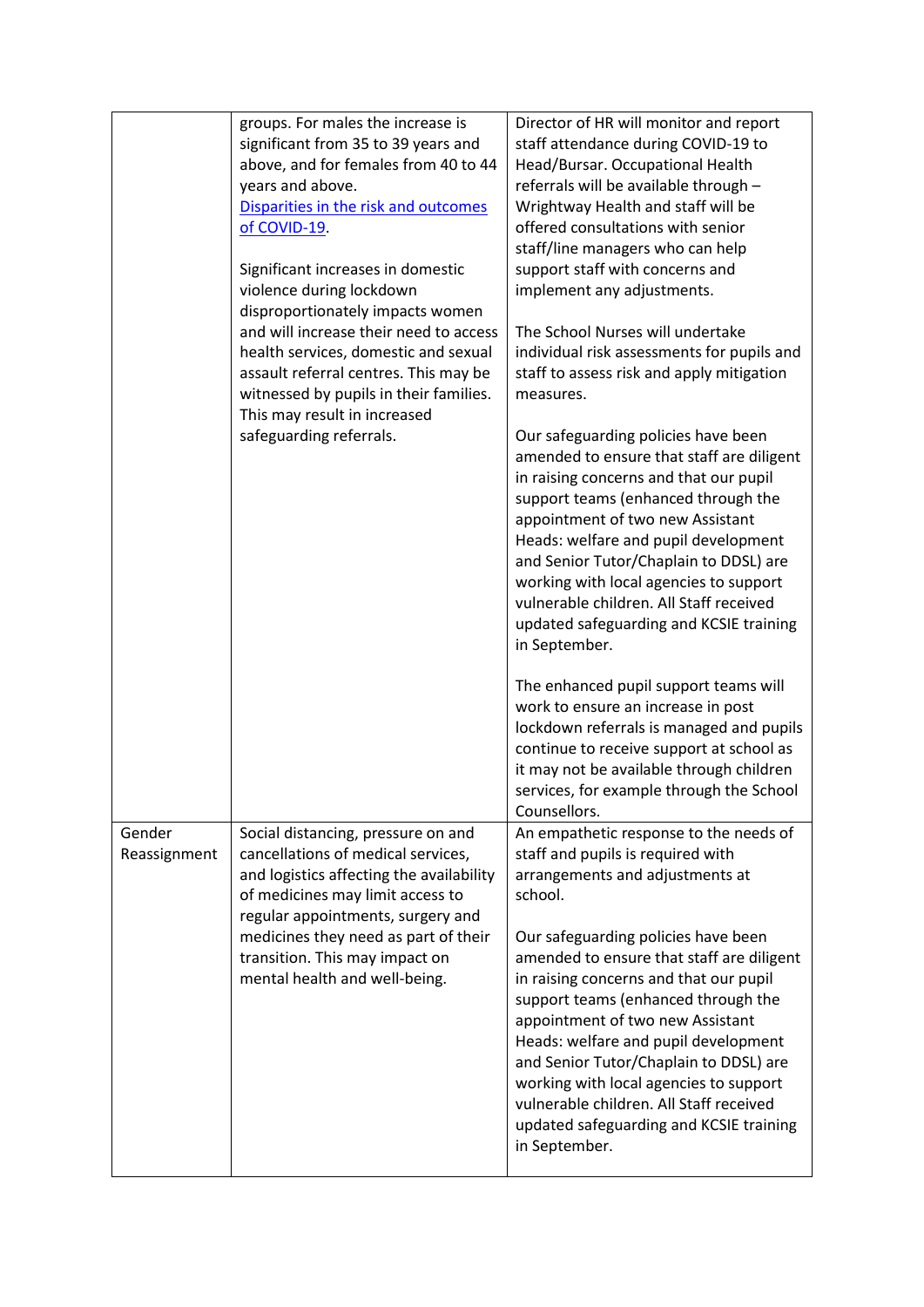| Marriage and                       | No differential impact                                                                                                                                                                                                                                                                                                                                                                                                                                                                                                                                                                                                                                                                                                                                                                         | The enhanced pupil support teams will<br>work to ensure an increase in post<br>lockdown referrals is managed and pupils<br>continue to receive support at school as<br>it may not be available through children<br>services, for example through the School<br>Counsellors.<br>Staff may have to cancel wedding/civil                                                                                                                                                                                                                                                                                                                                                                                |
|------------------------------------|------------------------------------------------------------------------------------------------------------------------------------------------------------------------------------------------------------------------------------------------------------------------------------------------------------------------------------------------------------------------------------------------------------------------------------------------------------------------------------------------------------------------------------------------------------------------------------------------------------------------------------------------------------------------------------------------------------------------------------------------------------------------------------------------|------------------------------------------------------------------------------------------------------------------------------------------------------------------------------------------------------------------------------------------------------------------------------------------------------------------------------------------------------------------------------------------------------------------------------------------------------------------------------------------------------------------------------------------------------------------------------------------------------------------------------------------------------------------------------------------------------|
| Civil<br>Partnerships              |                                                                                                                                                                                                                                                                                                                                                                                                                                                                                                                                                                                                                                                                                                                                                                                                | partnership plans which may cause<br>upset. Staff will be supported during<br>these uncertain times.                                                                                                                                                                                                                                                                                                                                                                                                                                                                                                                                                                                                 |
| Pregnant<br>women and<br>Maternity | Following NHS advice: there is no<br>evidence that pregnant women are<br>more likely to get seriously ill from<br>coronavirus.<br>But pregnant women have been<br>included in the list of people at<br>moderate risk (clinically vulnerable)<br>as a precaution.<br>This is because pregnant women can<br>sometimes be more at risk from<br>viruses like flu.<br>It's not clear if this happens with<br>coronavirus. But because it's a new<br>virus, it's safer to include pregnant<br>women in the moderate-risk group.<br>It may be possible for you to pass<br>coronavirus to your baby before they<br>are born. But when this has<br>happened, the babies have got<br>better.<br>There's no evidence coronavirus<br>causes miscarriage or affects how<br>your baby develops in pregnancy. | An empathetic response to the needs of<br>staff and pupils is required. Guidance has<br>been updated by the government and<br>will be adhered to at School. Initial risk<br>assessments are carried out internally<br>and Occupational Health guidance is<br>sought on whether they can continue to<br>work in school. Risk Assessment are<br>reviewed regularly. Staff can seek<br>support from the Director of HR, Line<br>Managers, School Nurses and where<br>necessary Occupational Health -<br>Wrightway Health. Pupils can seek<br>support from the School Nurses and<br>Pastoral Team. A risk assessment will be<br>completed in conjunction with the<br>Domestic Bursar and Director of HR. |
| Religion and<br><b>Belief</b>      | Eventual vaccines for COVID-19<br>might not comply with requirements<br>of some religions and may result in<br>further loss of attendance and/or<br>education if absent.                                                                                                                                                                                                                                                                                                                                                                                                                                                                                                                                                                                                                       | Pastoral support to pupils, parents and<br>staff may be needed - possibly along<br>with support to catch up lost learning or<br>work remotely.                                                                                                                                                                                                                                                                                                                                                                                                                                                                                                                                                       |
| Sexual<br>Orientation              | <b>LGBT Foundation states: people are</b><br>disproportionately more likely to<br>have poor mental health and social<br>distancing may have<br>disproportionate impacts on them.<br>Because of social distancing, some<br>LGB people, especially young people,<br>may be confined in family situations<br>where they are at risk of<br>homophobia, homophobic abuse                                                                                                                                                                                                                                                                                                                                                                                                                            | An empathetic response to the needs of<br>staff and pupils is required with<br>arrangements and adjustments at<br>school.<br>Our safeguarding policies have been<br>amended to ensure that staff are diligent<br>in raising concerns and that our pupil<br>support teams (enhanced through the<br>appointment of two new Assistant<br>Heads: welfare and pupil development                                                                                                                                                                                                                                                                                                                           |